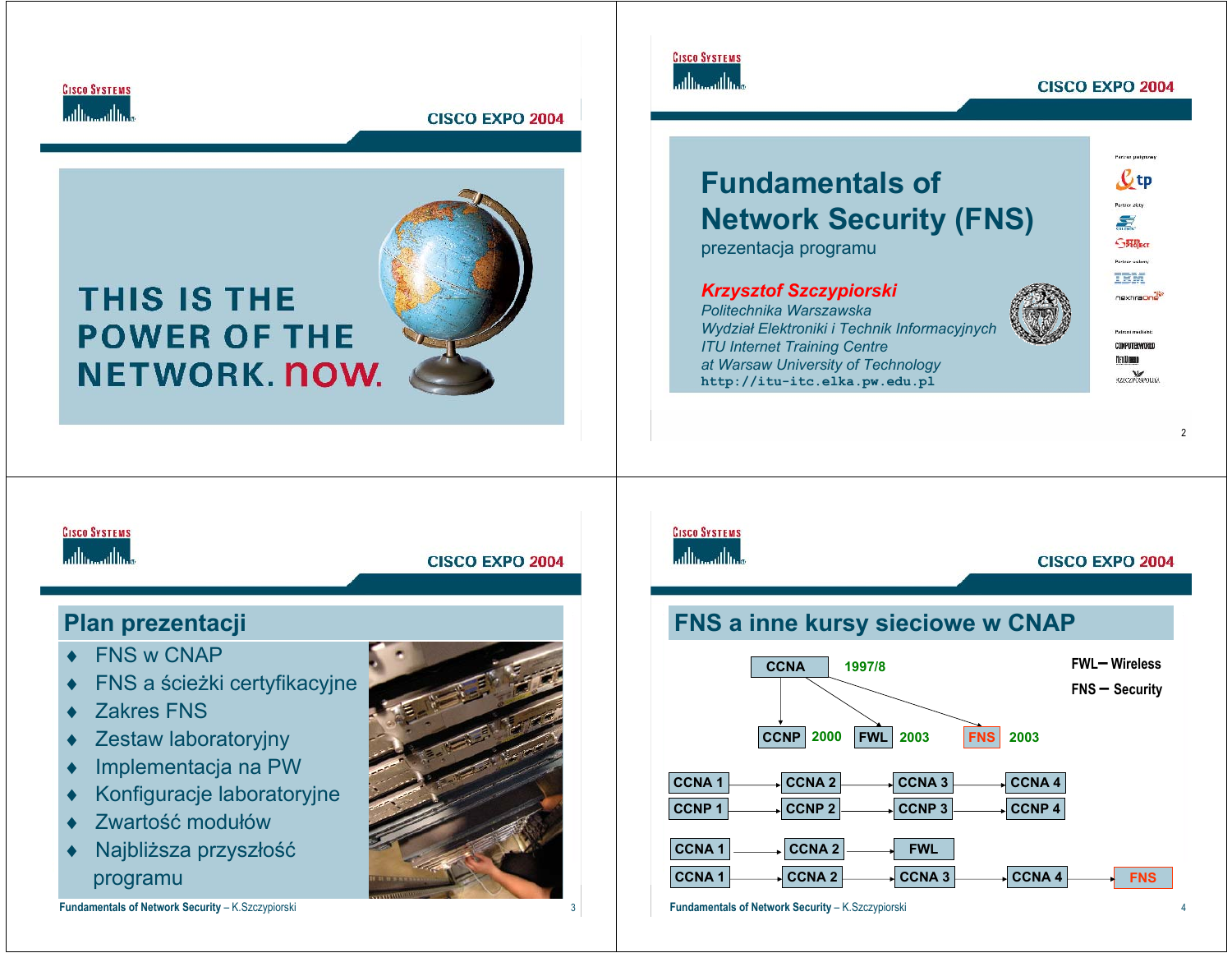





| • ważny certyfikat CCNA lub CCIP                                                                                                                                                                                                                |                                                  |  |  |  |  |
|-------------------------------------------------------------------------------------------------------------------------------------------------------------------------------------------------------------------------------------------------|--------------------------------------------------|--|--|--|--|
| $\cdot$ 642-501 SECUR                                                                                                                                                                                                                           | <b>Securing Cisco IOS Networks</b>               |  |  |  |  |
| • 642-521 CSPFA                                                                                                                                                                                                                                 | <b>FNS</b><br>Cisco Secure PIX Firewall Advanced |  |  |  |  |
| $\cdot$ 642-531 CSIDS                                                                                                                                                                                                                           | <b>Cisco Secure Intrusion Detection System</b>   |  |  |  |  |
| $\cdot$ 642-511 CSVPN                                                                                                                                                                                                                           | Cisco Secure VPN                                 |  |  |  |  |
| $\cdot$ 642-541 CSI                                                                                                                                                                                                                             | <b>Cisco SAFE Implementation</b>                 |  |  |  |  |
| <b>Kwiecien 2003</b> – Information Systems Security (INFOSEC) Professional<br>National Security Agency (NSA) i Committee on National Security Systems (CNSS)<br>(cztery egzaminy – bez CSI)<br>http://newsroom.cisco.com/dlls/prod 070103b.html |                                                  |  |  |  |  |
| Fundamentals of Network Security - K.Szczypiorski                                                                                                                                                                                               |                                                  |  |  |  |  |

# **CISCO SYSTEMS**

**CISCO SYSTEMS** 

### **CISCO EXPO 2004**

# **Główne cechy programu FNS**

- jeden semestr nominalnie 70 godzin zajęć
- 15 (!) modułów
	- **moduły 1-7:** SECUR (Securing Cisco IOS Networks)
	- **moduły: 8-15:** CSPFA (Cisco Secure PIX Firewall Advanced)
- ♦ Zestawy laboratoryjne
	- **opcja 1:** samodzielny zestaw, niezależny od zestawów CCNA/CCNP
	- **opcja 2:** dwa PIXy + możliwość wykorzystania trzech routerów i switcha (lub dwóch routerów i switcha L3) z zestawów CCNA/CCNP
- W przypadku opcji 1 zyskujemy jedno stanowisko laboratoryjne dla CCNA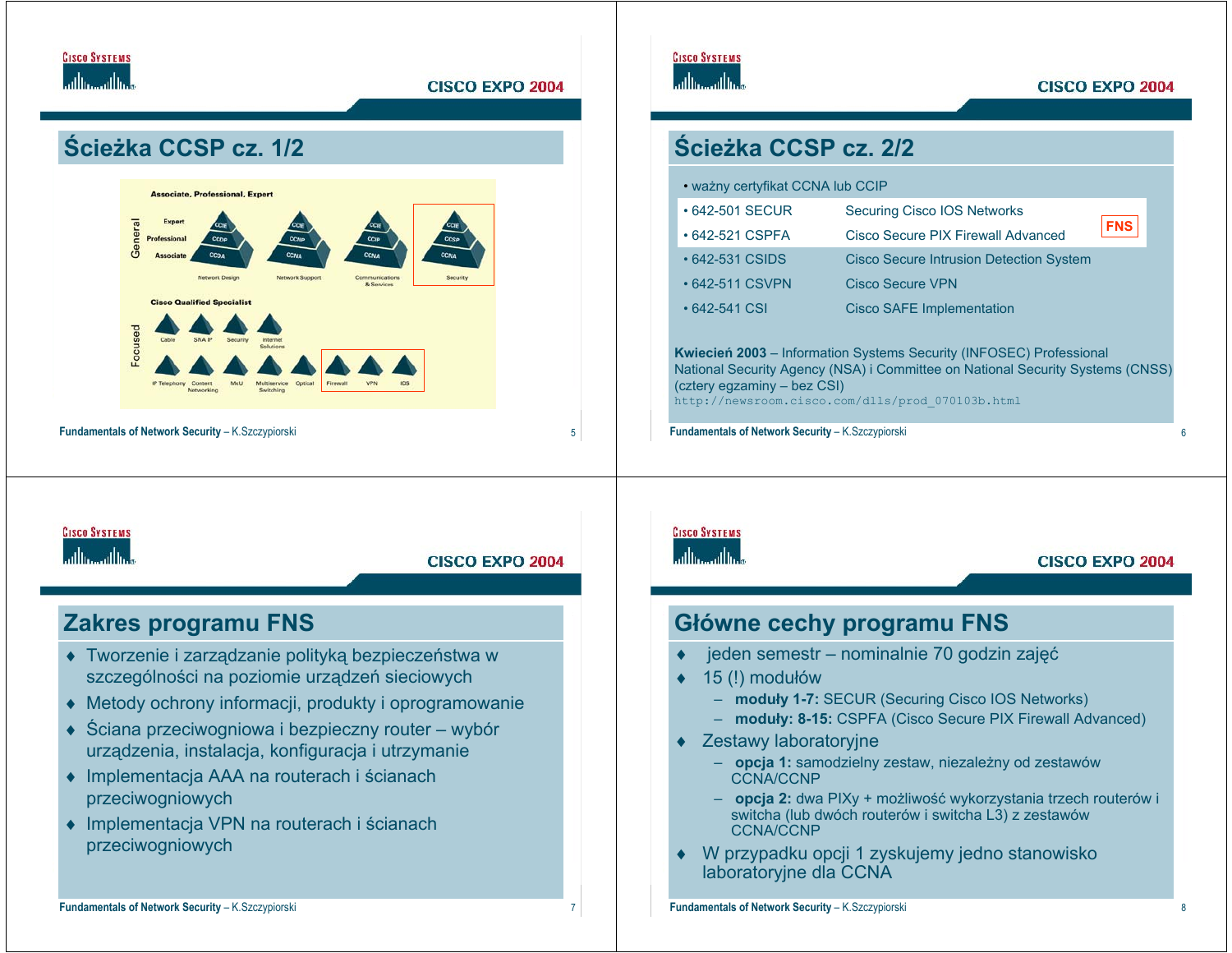**CISCO EXPO 2004** 

# **Zestaw laboratoryjny FNS 1.1 - STANDARD BUNDLE v 1.3**



**Implementacja laboratorium na PW cz.1/2**

## **CISCO SYSTEMS** عباله عبالها

#### **CISCO EXPO 2004**



![](_page_2_Picture_7.jpeg)

15 stanowisk dla studentów + 1 dla wykładowcy

 każda maszyna wyposażona w dwie karty sieciowe FE i port szeregowy

- 3 logiczne sieci UTP 5e

**CISCO SYSTEMS** 

adha adha

**Fundamentals of Network Security** – K.Szczypiorski <sup>11</sup>

**Fundamentals of Network Security** – K.Szczypiorski <sup>12</sup>

**FNS**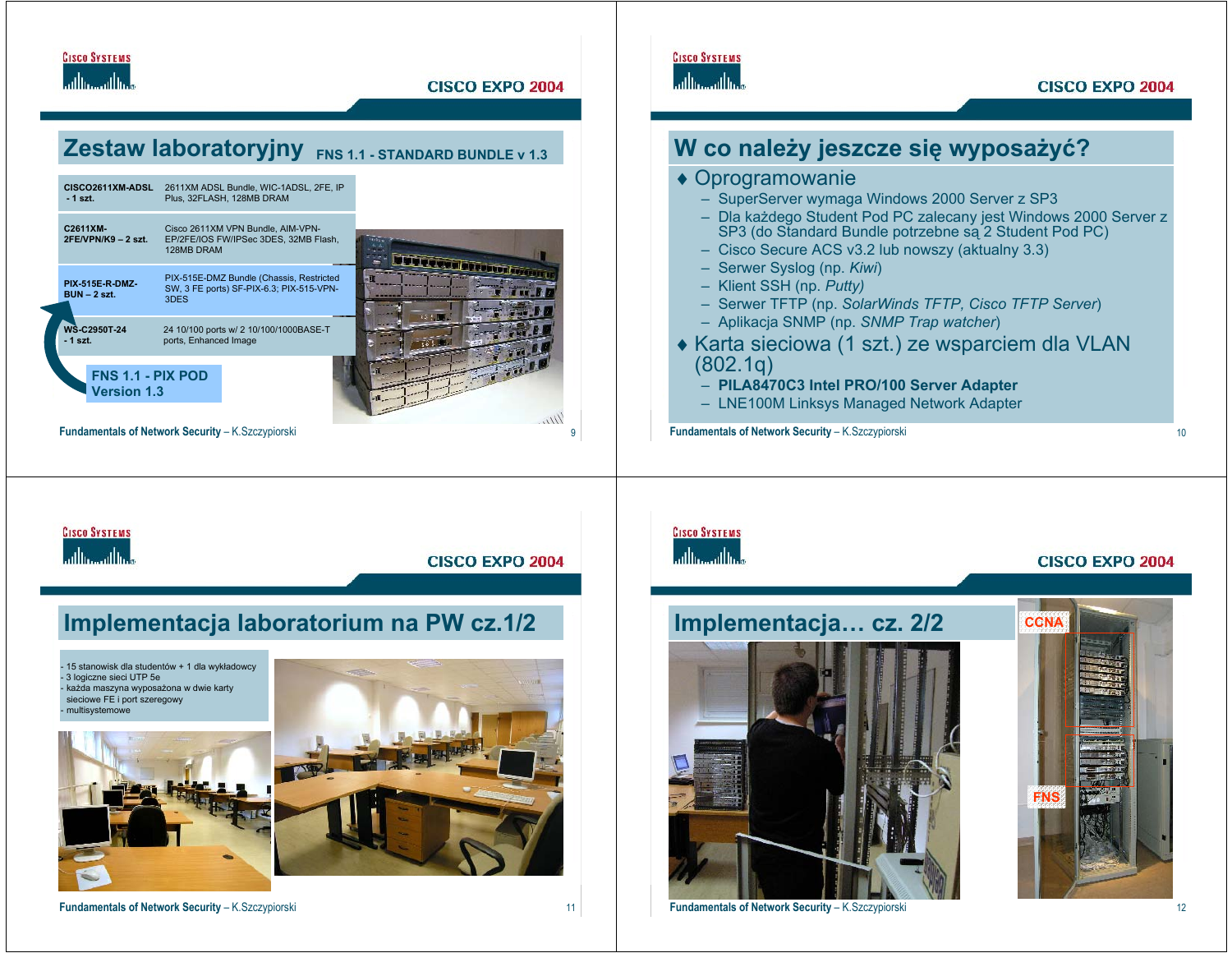![](_page_3_Picture_0.jpeg)

![](_page_3_Figure_1.jpeg)

![](_page_3_Picture_2.jpeg)

![](_page_3_Figure_3.jpeg)

![](_page_3_Figure_4.jpeg)

**10.1.Q.12**

**Student PC**

**Web, FTP CSACS**

**.2**

**10.0.Q.0**

![](_page_3_Figure_5.jpeg)

**Fundamentals of Network Security** – K.Szczypiorski <sup>16</sup>

**CISCO SYSTEMS** 

**10.1.P.12**

**Student PC**

**.2**

**10.0.P.0**

**Web, FTP CSACS**

**FTP**

**.10**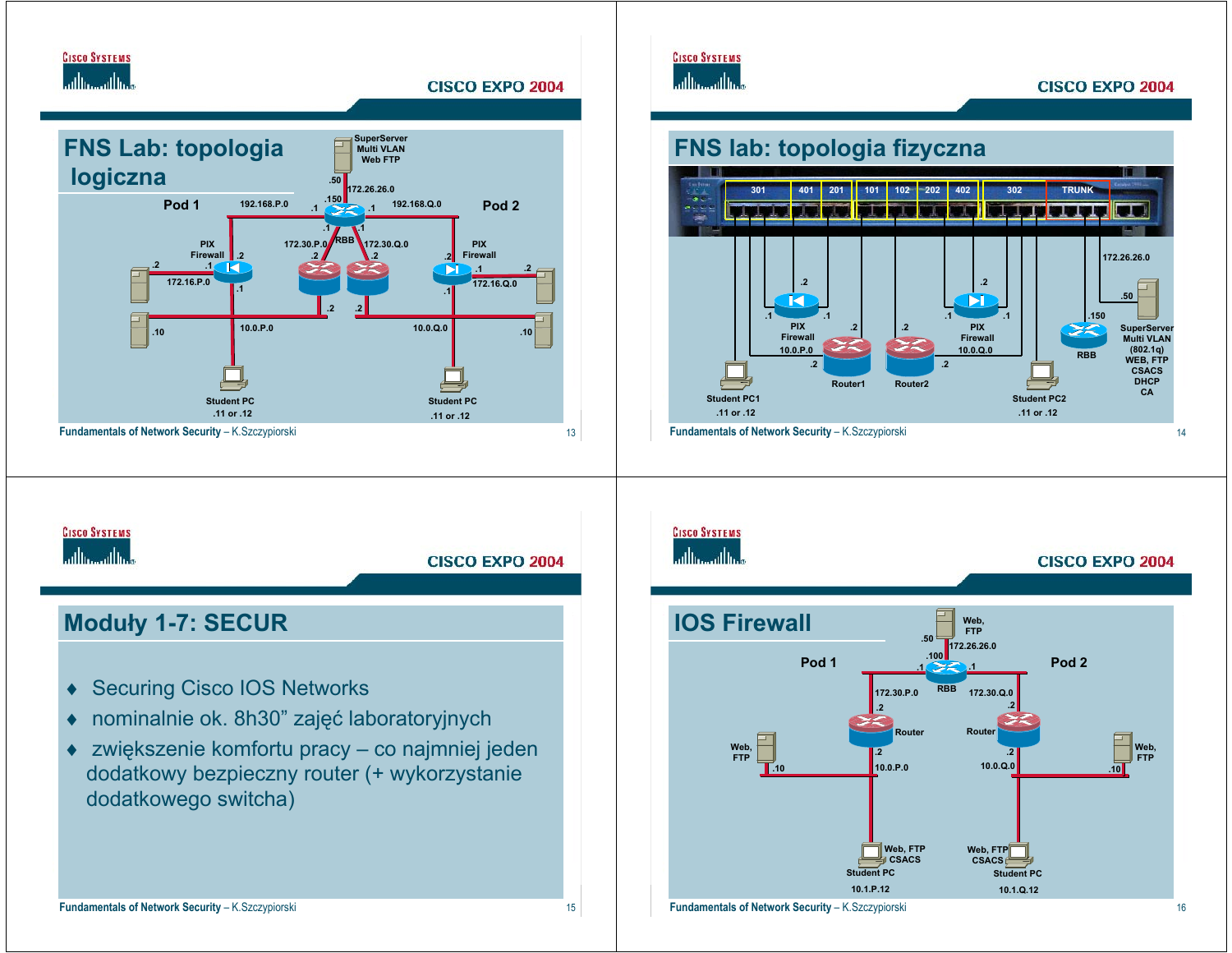![](_page_4_Picture_0.jpeg)

![](_page_4_Figure_2.jpeg)

![](_page_4_Picture_4.jpeg)

#### **CISCO EXPO 2004**

| Moduł 1                                                                                                                                       |                                                                                              |
|-----------------------------------------------------------------------------------------------------------------------------------------------|----------------------------------------------------------------------------------------------|
| ◆ Module 1: Overview of<br><b>Network Security</b>                                                                                            | Laboratorium (65 min.):<br>1.1.5 Student Lab Orientation<br><b>1.2.8 Vulnerabilities and</b> |
| 1.1 Overview of Network Security<br><b>1.2 Vulnerabilities and Threats</b>                                                                    | <b>Exploits</b><br>1.3.3 Designing a Security<br>Plan                                        |
| 1.3 Security Framework and<br><b>Policy</b>                                                                                                   |                                                                                              |
| 1.4 Security Products and<br><b>Solutions</b>                                                                                                 |                                                                                              |
|                                                                                                                                               |                                                                                              |
| Fundamentals of Network Security - K.Szczypiorski                                                                                             |                                                                                              |
| ومناأان ومناأاته                                                                                                                              | <b>CISCO EXPO 2004</b>                                                                       |
|                                                                                                                                               |                                                                                              |
| <b>CISCO SYSTEMS</b><br><b>Moduł 3</b>                                                                                                        |                                                                                              |
| <b>Module 3: Router ACLs and CBAC</b><br>3.1 Access Control Lists<br>3.2 Types of IP ACLs                                                     | Laboratorium (115 min.):<br>3.2.4 Standard, Extended,<br><b>Named and Context</b>            |
| 3.3 Context-based Access<br>Control (CBAC)                                                                                                    | <b>ACLs</b><br>3.2.5 Lock-and-Key ACLs<br>3.2.7 Time-Based ACLs                              |
| 3.4 Configure CBAC<br>(Task 1 and 2)                                                                                                          | 3.8.3 Configure Cisco IOS<br>Firewall CBAC on a<br><b>Cisco Router</b>                       |
| 3.5 Task 3: Port to Application<br>Mapping (PAM)                                                                                              |                                                                                              |
| 3.6 Task 4: Define Inspection Rules<br>3.7 Task 5: Inspection Rules and ACLs Applied to Router Interfaces<br>3.8 Task 6: Test and Verify CBAC |                                                                                              |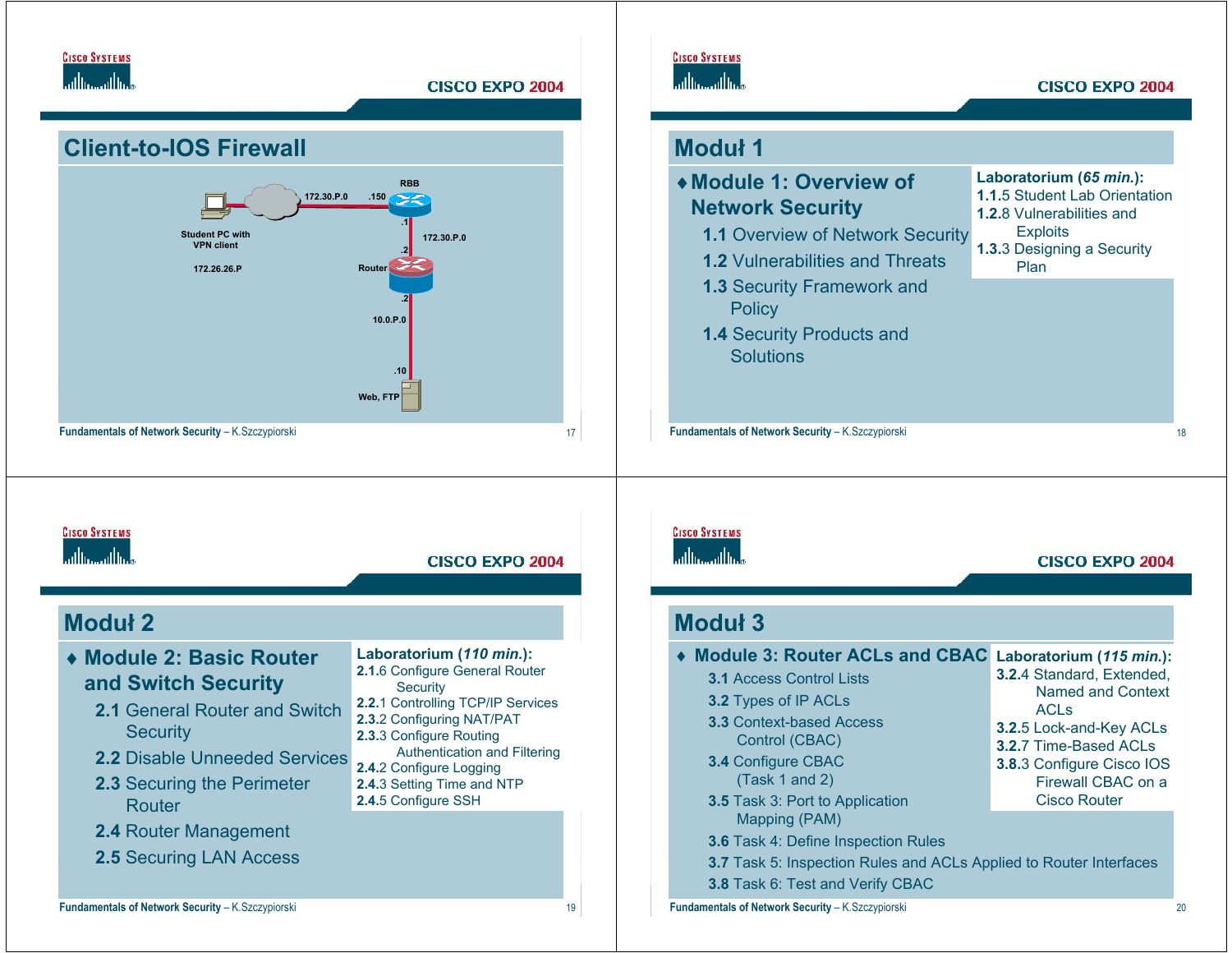![](_page_5_Picture_0.jpeg)

# **Moduł 4**

| ◆ Module 4: Router AAA<br><b>Security</b><br><b>4.1 AAA Secure Network Access</b><br><b>4.2 Network Access Server (NAS)</b><br><b>AAA Authentication Process</b><br><b>4.3 Cisco Secure ACS</b><br><b>4.4 AAA Servers Overview and</b><br>Configuration<br><b>4.5 The Cisco IOS Firewall</b><br><b>Authentication Proxy</b> | Laboratorium (80 min.):<br>4.2.3 Configure AAA on a<br><b>Cisco Router</b><br>4.3.1 Install and Configure<br>CSACS 3.0 for<br>Windows<br>4.5.2 Configuring<br><b>Authentication Proxy</b> |    |
|-----------------------------------------------------------------------------------------------------------------------------------------------------------------------------------------------------------------------------------------------------------------------------------------------------------------------------|-------------------------------------------------------------------------------------------------------------------------------------------------------------------------------------------|----|
| <b>Fundamentals of Network Security - K. Szczypiorski</b>                                                                                                                                                                                                                                                                   |                                                                                                                                                                                           | 21 |

# **CISCO SYSTEMS** ومالس مالسا

#### **CISCO EXPO 2004**

# **Moduł 5**

| • Module 5: Router Intrusion<br><b>Detection, Monitoring, and</b><br><b>Management</b> | Laboratorium (60 min.):<br>5.2.5 Configure IOS<br><b>Firewall IDS</b><br>5.3.8 Configure Syslog |  |
|----------------------------------------------------------------------------------------|-------------------------------------------------------------------------------------------------|--|
| <b>5.1 IOS Firewall IDS</b>                                                            | 5.4.5 Configure SNMP                                                                            |  |
| 5.2 Setting Up the Cisco Firewall IDS                                                  |                                                                                                 |  |
| 5.3 Monitoring with Logging and Syslog                                                 |                                                                                                 |  |
| <b>5.4 SNMP</b>                                                                        |                                                                                                 |  |
| <b>5.5 Managing the Router</b>                                                         |                                                                                                 |  |
| <b>5.6 Security Device Manager (SDM)</b>                                               |                                                                                                 |  |
|                                                                                        |                                                                                                 |  |

**Fundamentals of Network Security** – K.Szczypiorski <sup>22</sup>

## **CISCO SYSTEMS** ويتألسونالسا

### **CISCO EXPO 2004 Moduł 6Laboratorium (***60 min.***):** ♦ **Module 6: Router 6.4.**5 Configuring Cisco IOS **Site-to-Site VPN**IPSec using Pre-Shared Keys **6.1** Virtual Private Networks**6.6.**6 Configure IPSec using **6.2** IOS Cryptosystem Digital Certificates **6.3** IPSec**6.4** Site-to-Site IPSec VPN Using Pre-shared Keys **6.5** Digital Certificates **6.6** Configure Site-to-Site IPSec VPN Using Digital Certificates

# **CISCO SYSTEMS** athamathas **CISCO EXPO 2004 Moduł 7 Laboratorium (***20 min.***): 7.3.**6 Configure Remote ♦ **Module 7: Router Remote**  Access Using Cisco Easy VPN **Access VPN 7.1** Remote Access VPN**7.2** Cisco Easy VPN **7.3** Cisco VPN 3.5 Client **7.4** VPN Enterprise Management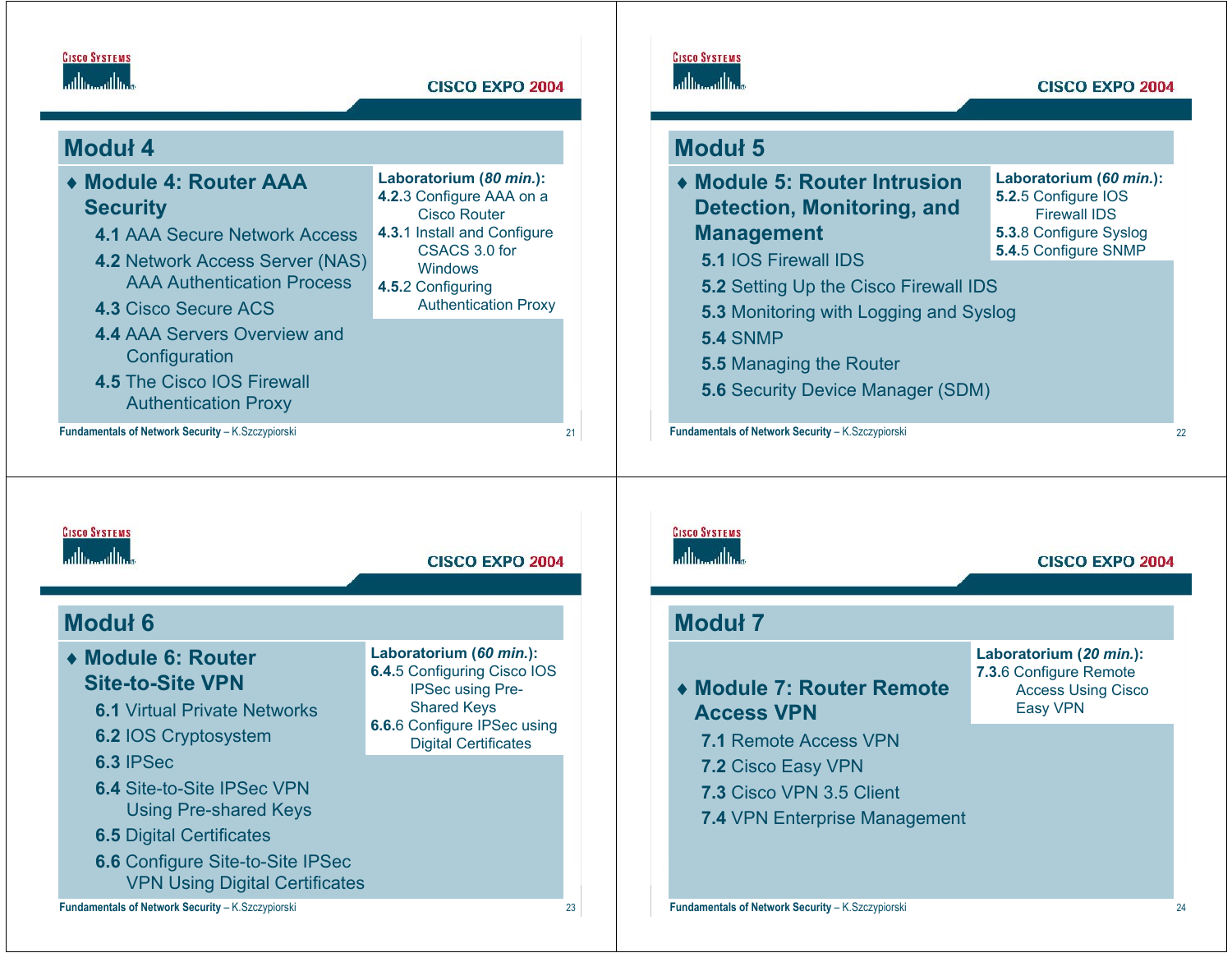![](_page_6_Picture_0.jpeg)

# **Moduły 8-15: CSPFA**

- ♦ Cisco Secure PIX Firewall Advanced
- ♦nominalnie ok. 8h30" zajęć laboratoryjnych
- ♦ zwiększenie komfortu pracy – co najmniej jeden dodatkowy PIX (+ wykorzystanie dodatkowego switcha)

**Fundamentals of Network Security** – K.Szczypiorski <sup>25</sup>

![](_page_6_Figure_6.jpeg)

#### **CISCO EXPO 2004**

![](_page_6_Figure_8.jpeg)

## **CISCO SYSTEMS** أعطاه ومعالمه **CISCO EXPO 2004 Client-to-PIX Security Appliance RBB172.30.P.0.150.1Student PC with172.30.P.0VPN client .2172.26.26.PRouter .210.0.P.0.10Web, FTP Fundamentals of Network Security** – K.Szczypiorski <sup>27</sup>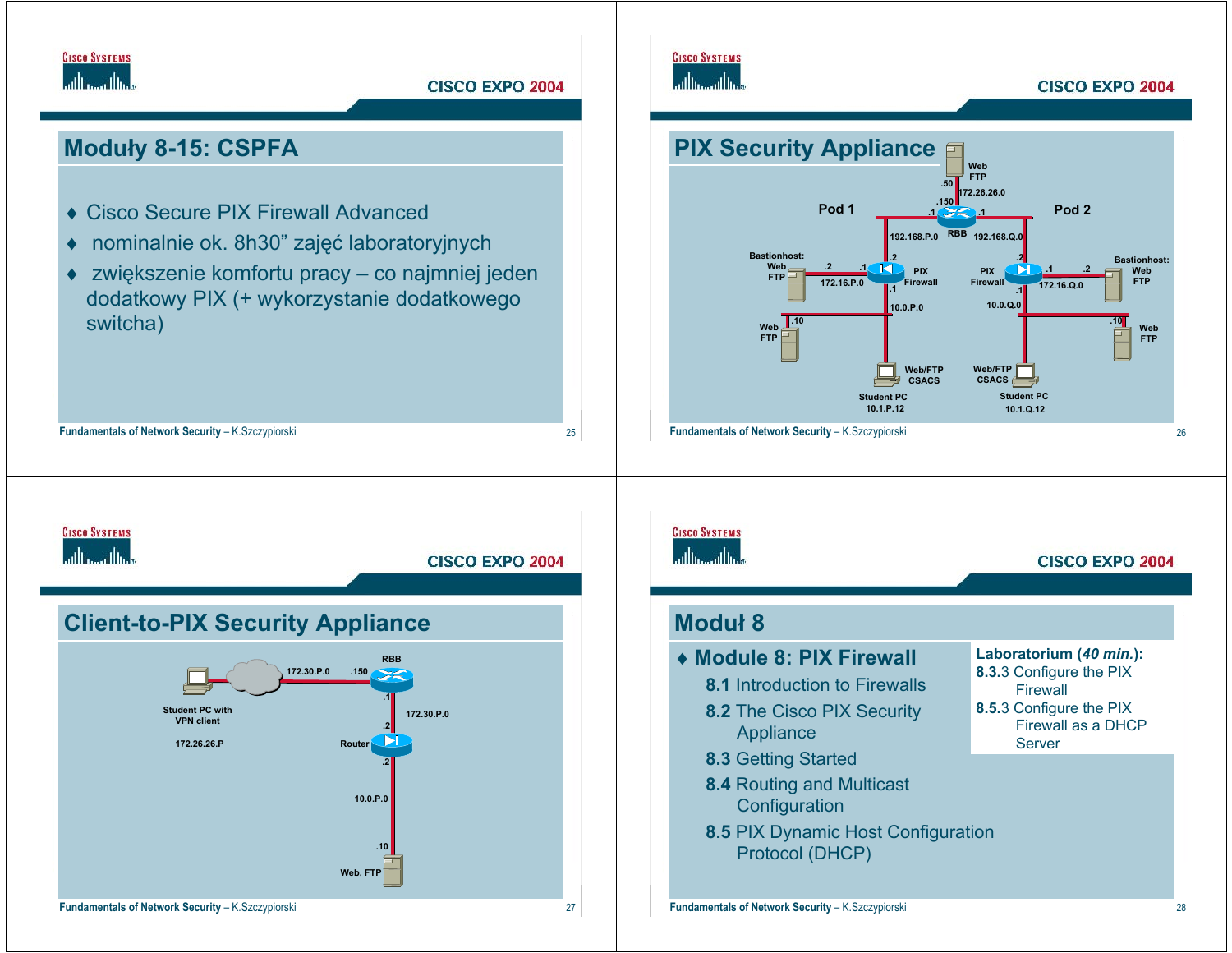![](_page_7_Picture_0.jpeg)

# **Moduł 9**

| ◆ Module 9: PIX Security<br><b>Appliance Translations</b><br>and Connections<br><b>9.1 Transport Protocols</b><br><b>9.2 Network Address Translations</b> | Laboratorium (65 min.):<br>9.5.6 Configure PAT<br>9.6.3.1 Configure Access<br>Through the PIX<br><b>Security Appliance</b><br>9.6.3.2 Configure Multiple<br><b>Interfaces</b> |    | ◆ Module 10: PIX Security<br><b>Appliance ACLs</b><br><b>10.1 Access Control Lists and</b><br>the PIX Security Appliance | Laboratorium (75 min.):<br>10.1.2 Configure ACLs in<br>the PIX Security<br>Appliance<br>10.4.4 Configure Object<br>Groups |
|-----------------------------------------------------------------------------------------------------------------------------------------------------------|-------------------------------------------------------------------------------------------------------------------------------------------------------------------------------|----|--------------------------------------------------------------------------------------------------------------------------|---------------------------------------------------------------------------------------------------------------------------|
| 9.3 Configuring DNS Support                                                                                                                               |                                                                                                                                                                               |    | 10.2 Using ACLs                                                                                                          |                                                                                                                           |
| <b>9.4 Connections</b>                                                                                                                                    |                                                                                                                                                                               |    | <b>10.3 Filtering</b>                                                                                                    |                                                                                                                           |
| <b>9.5 Port Address Translation (PAT)</b>                                                                                                                 |                                                                                                                                                                               |    | <b>10.4 Object Grouping</b>                                                                                              |                                                                                                                           |
| 9.6 Multiple Interfaces on a PIX Security Appliance                                                                                                       |                                                                                                                                                                               |    | <b>10.5 Nested Object Groups</b>                                                                                         |                                                                                                                           |
| Fundamentals of Network Security - K. Szczypiorski                                                                                                        |                                                                                                                                                                               | 29 | Fundamentals of Network Security - K.Szczypiorski                                                                        |                                                                                                                           |
|                                                                                                                                                           |                                                                                                                                                                               |    |                                                                                                                          |                                                                                                                           |
|                                                                                                                                                           |                                                                                                                                                                               |    |                                                                                                                          |                                                                                                                           |
|                                                                                                                                                           |                                                                                                                                                                               |    |                                                                                                                          |                                                                                                                           |

**CISCO SYSTEMS** 

| ى ئاللانچى ئاللان |                                                                                                                                                              | <b>CISCO EXPO 2004</b>                                                                                                                          |  |  |  |
|-------------------|--------------------------------------------------------------------------------------------------------------------------------------------------------------|-------------------------------------------------------------------------------------------------------------------------------------------------|--|--|--|
|                   | Moduł 11                                                                                                                                                     |                                                                                                                                                 |  |  |  |
|                   | ◆ Module 11: PIX Security<br><b>Appliance AAA</b><br><b>11.1 AAA</b>                                                                                         | Laboratorium (40 min.):<br>11.3.5 Configure AAA on<br>the PIX Security<br><b>Appliance Using</b><br><b>Cisco Secure ACS</b><br>for Windows 2000 |  |  |  |
|                   | <b>11.2 Authentication Configuration</b><br><b>11.3 Authorization and Accounting</b><br>Configuration<br><b>11.4 PPPoE and the PIX Security</b><br>Appliance |                                                                                                                                                 |  |  |  |

## **CISCO SYSTEMS** athamathas

**CISCO EXPO 2004** 

# **Moduł 12**

**Moduł 10**

**CISCO SYSTEMS** 

وبالسوالة

# ♦ **Module 12: PIX Advanced Protocols and Intrusion Detection**

- **12.1** Advanced Protocols
- **12.2** Multimedia Support
- **12.3** Attack Guards
- **12.4** Intrusion Detection
- **12.5** Shunning
- **12.6** Syslog Configuration on the PIX **12.7** SNMP
- **Laboratorium (***50 min.***): 12.1.**7 Configure and Test Advanced Protocol Handling on the Cisco PIX Security Appliance **12.4.**3 Configure Intrusion **Detection**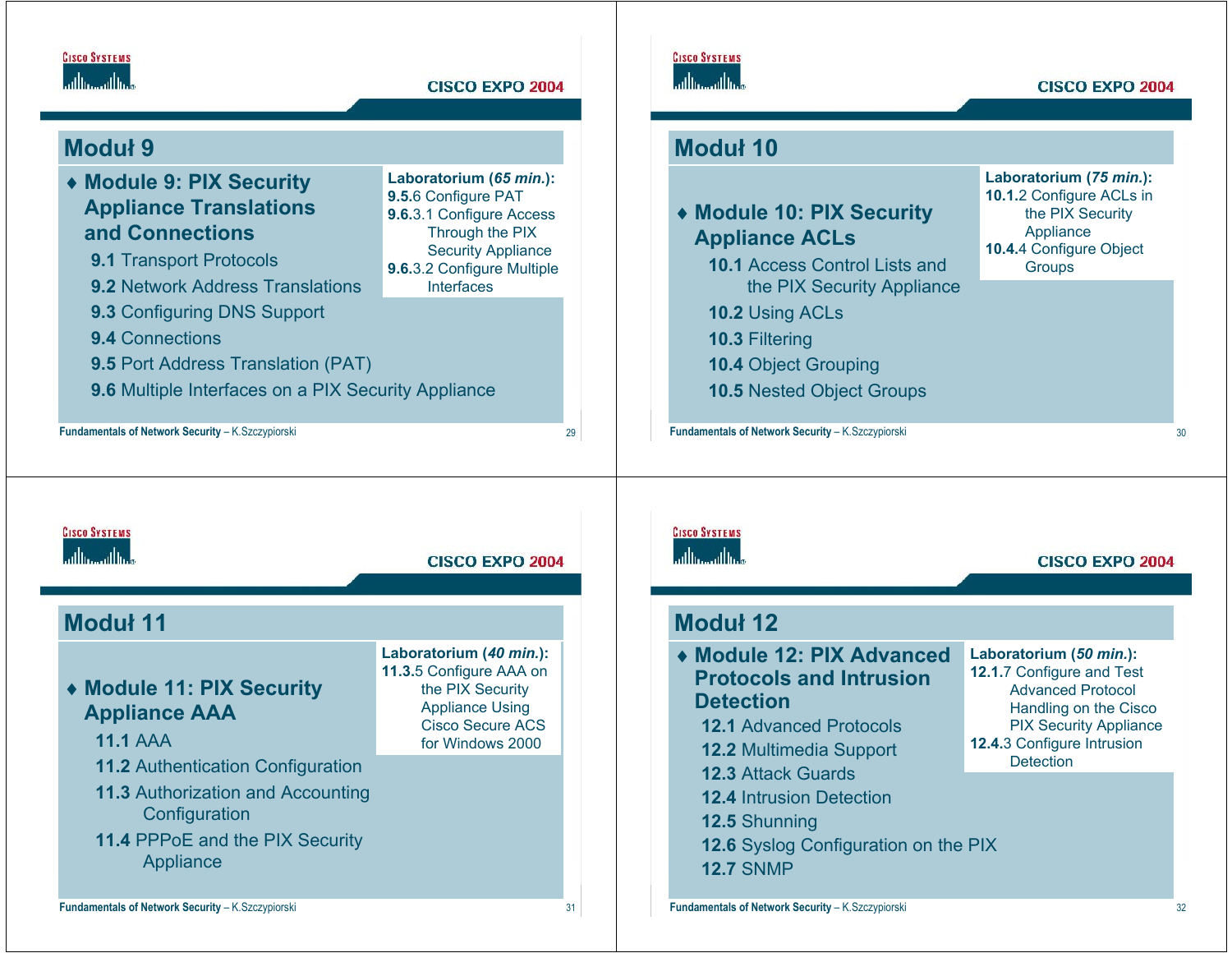![](_page_8_Picture_0.jpeg)

# **Moduł 13**

**Fundamentals of Network Security** – K.Szczypiorski <sup>33</sup> ♦ **Module 13: PIX Failover and System Maintenance 13.1** Understanding Failover **13.2** Serial Cable Failover Configuration **13.3** LAN-Based Failover**13.4** System Maintenance via Remote Access**13.5** Command Authorization**13.6** PIX Security Appliance Password Recovery and Upgrades Laboratorium (75 min): **13.3.**3 Configure LAN-Based Failover (OPTIONAL) **13.5.**3 Configure SSH, CommandAuthorization, and Local User **Authentication 13.6.**1 Password **Recovery** 

## **CISCO SYSTEMS** عباله عبالها

#### **CISCO EXPO 2004**

# **Moduł 14**

| ◆ Module 14: PIX VPN                                                                                                                                                                                            | Laboratorium (105 min.):<br>14.6.6 Configure a Secure                                                                                                            |
|-----------------------------------------------------------------------------------------------------------------------------------------------------------------------------------------------------------------|------------------------------------------------------------------------------------------------------------------------------------------------------------------|
| <b>14.1 The PIX Security Appliance</b><br>Enables a Secure VPN<br>14.2 Tasks to Configure VPN<br>14.3 Task 1 - Prepare to Configure<br><b>VPN Support</b>                                                       | <b>VPN Gateway Using</b><br><b>IPSec Between Two</b><br>Cisco Secure PIX<br><b>Security Appliances</b><br>14.7.5 Configure a Secure                              |
| 14.4 Task 2 - Configure IKE Parameters<br>14.5 Task 3 - Configure IPSec Parameters<br>14.6 Task 4 - Test and Verify VPN Config.<br><b>14.7 The Cisco VPN Client</b><br>14.8 Scaling PIX Security Appliance VPNs | <b>VPN Using IPSec</b><br>Between a PIX and a<br><b>VPN Client</b><br>14.8.2 Configure IPSec<br>between Two PIX<br><b>Security Appliances</b><br>with CA support |

**Fundamentals of Network Security** – K.Szczypiorski <sup>34</sup>

## **CISCO SYSTEMS** أعطانت عطانت

## **CISCO EXPO 2004 Moduł 15Laboratorium (***45 min.***):**  ♦ **Module 15: PIX Security 15.6.**3 Configuring the PIX **Appliance Management** Security Appliance **15.1** PIX Security Appliance with PDM Management Tools **15.2** The Cisco PIX Device Manager **15.3** Preparation for PDM **15.4** Using PDM to Configure the PIX Security Appliance **15.5** Using PDM to Create Site-to-Site VPNs **15.6** Using PDM to Create Remote Access VPNs**15.7** Enterprise PIX Management **Fundamentals of Network Security** – K.Szczypiorski <sup>35</sup>

# **CISCO SYSTEMS**

# عبالس عبالها

## **CISCO EXPO 2004**

# **Literatura do FNS**

#### $A_2$   $A_3$

![](_page_8_Picture_17.jpeg)

**Fundamentals of Network Security Companion Guide** 

Ciaco Systems, In

![](_page_8_Picture_21.jpeg)

**Fundamentals of Network Security** b Companion and Workbo

#### **he only authorized Lab Companion and Work**<br>or the Cinco Networking Academy Program

.<br>Class Systems, Inc.<br>ng Academy Program